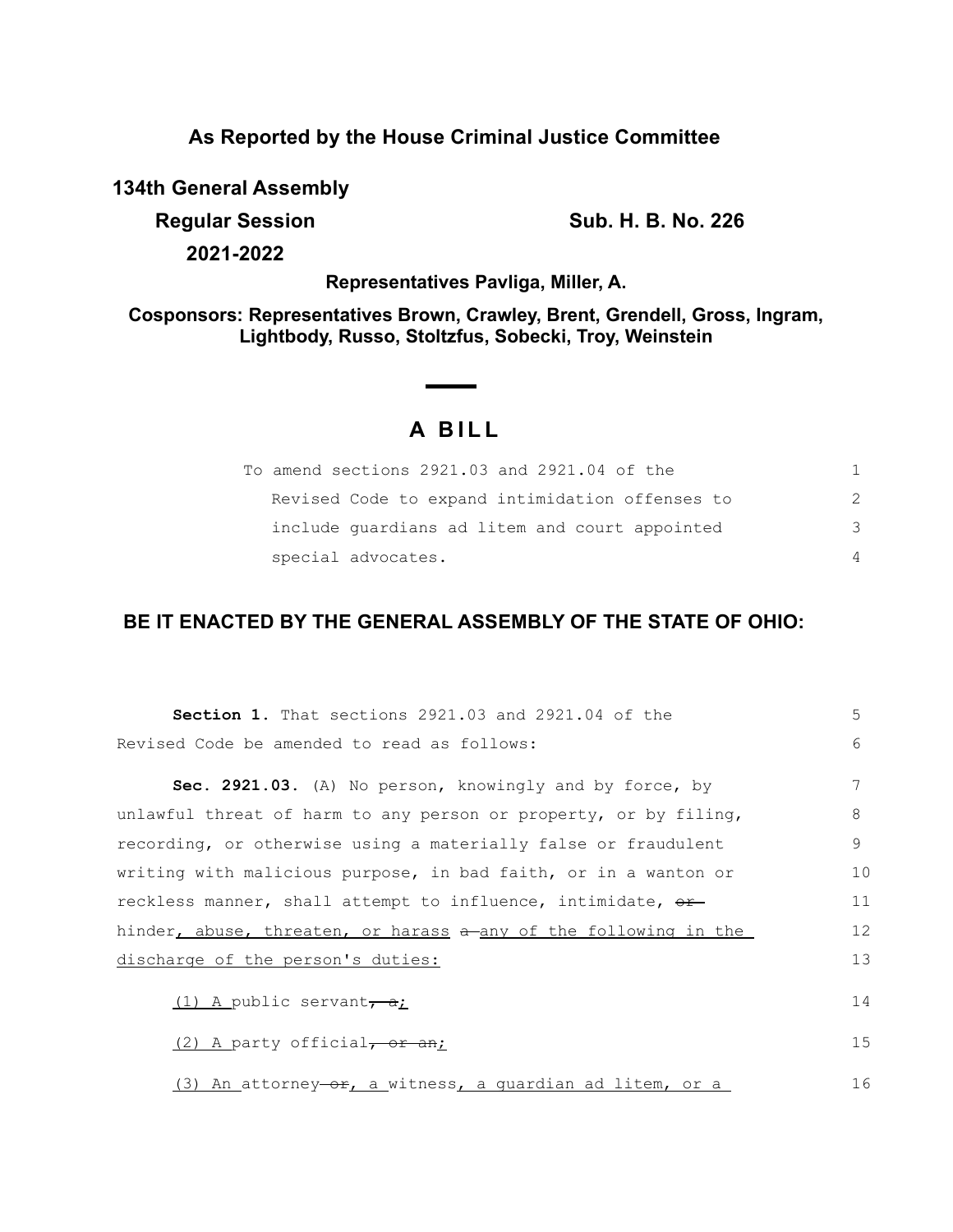### **Sub. H. B. No. 226** Page 2 **As Reported by the House Criminal Justice Committee**

| court appointed special advocate involved in a civil action or            | 17 |
|---------------------------------------------------------------------------|----|
| proceeding, including a domestic relations or juvenile action or          | 18 |
| proceeding, in the discharge of the person's the duties of the            | 19 |
| public servant, party official, attorney, or witness if the               | 20 |
| offender knew or had reason to know that the person was an                | 21 |
| attorney, a witness, a quardian ad litem, or a court appointed            | 22 |
| special advocate.                                                         | 23 |
| (B) Whoever violates this section is guilty of                            | 24 |
| intimidation <sub>7</sub> . If the victim of the offense is a quardian ad | 25 |
| litem or a court appointed special advocate, a violation of this          | 26 |
| section is a misdemeanor of the first degree. If the victim of            | 27 |
| the offense is a public servant, a party official, an attorney,           | 28 |
| or a witness, a violation of this section is a felony of the              | 29 |
| third degree.                                                             | 30 |
| (C) A person who violates this section is liable in a                     | 31 |
| civil action to any person harmed by the violation for injury,            | 32 |
| death, or loss to person or property incurred as a result of the          | 33 |
| commission of the offense and for reasonable attorney's fees,             | 34 |
| court costs, and other expenses incurred as a result of                   | 35 |
| prosecuting the civil action commenced under this division. A             | 36 |
| civil action under this division is not the exclusive remedy of           | 37 |
| a person who incurs injury, death, or loss to person or property          | 38 |
| as a result of a violation of this section.                               | 39 |
| Sec. 2921.04. (A) No person shall knowingly attempt to                    | 40 |
| intimidate-or, hinder, abuse, threaten, or harass the victim of           | 41 |
| a crime or delinquent act in the filing or prosecution of                 | 42 |
| criminal charges or a delinquent child action or proceeding, and          | 43 |
| no person shall knowingly attempt to intimidate, abuse,                   | 44 |
| threaten, or harass a witness to a criminal or delinquent act by          | 45 |
| reason of the person being a witness to that act_if the offender          | 46 |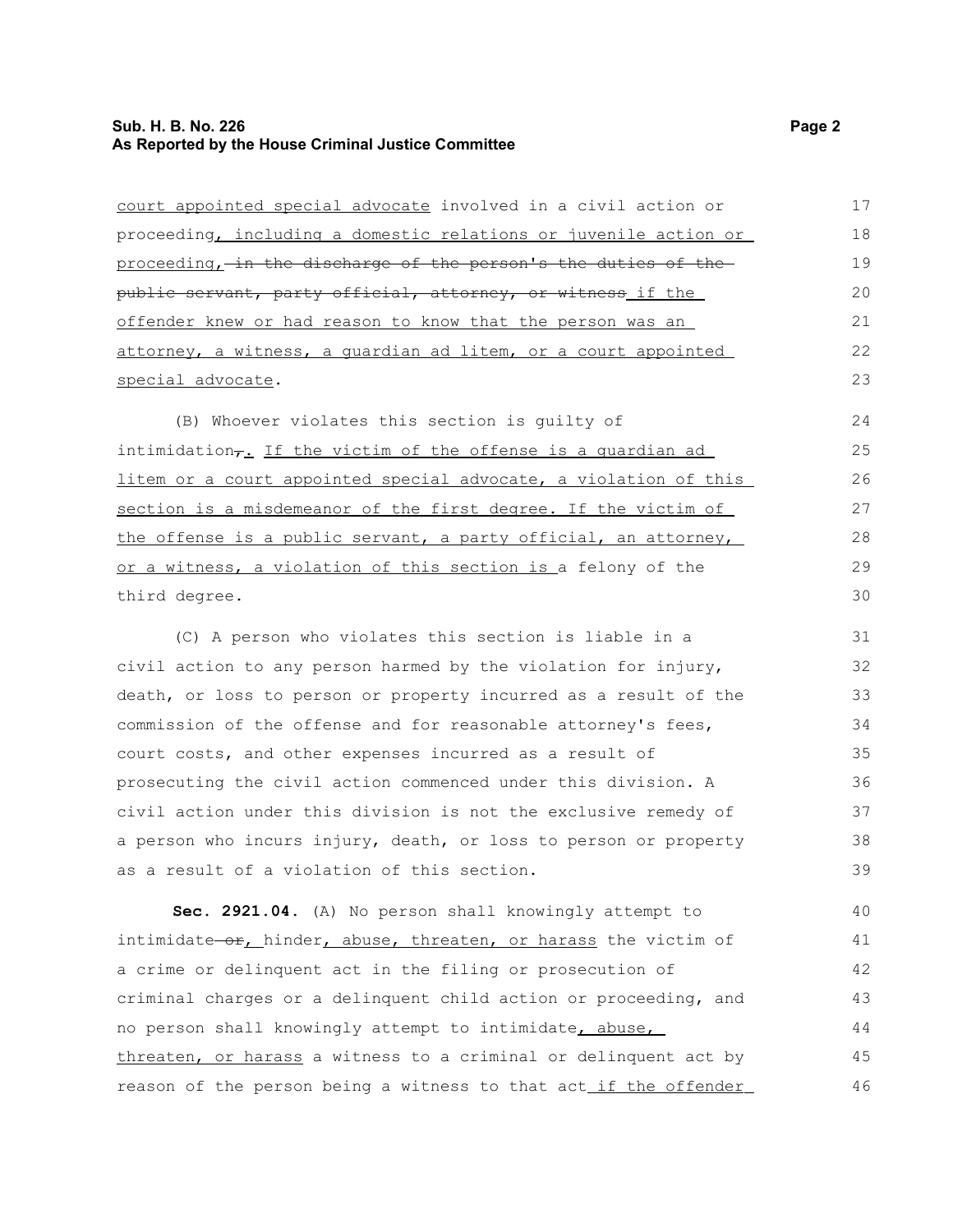#### **Sub. H. B. No. 226 Page 3 As Reported by the House Criminal Justice Committee**

#### knew or had reason to know that the person was a witness. (B) No person, knowingly and by force or by unlawful threat of harm to any person or property or by unlawful threat to commit any offense or calumny against any person, shall attempt to influence, intimidate, or hinder, abuse, threaten, or harass any of the following persons: (1) The victim of a crime or delinquent act in the filing or prosecution of criminal charges or a delinquent child action or proceeding; (2) A witness to a criminal or delinquent act by reason of the person being a witness to that act if the offender knew or had reason to know that the person was a witness; (3) An attorney, guardian ad litem, or court appointed special advocate, by reason of the attorney's person's involvement in any criminal or delinquent child action or proceeding if the offender knew or had reason to know that the person was an attorney, a guardian ad litem, or a court appointed special advocate. (C) Division (A) of this section does not apply to any person who is attempting to resolve a dispute pertaining to the alleged commission of a criminal offense, either prior to or subsequent to the filing of a complaint, indictment, or information, by participating in the arbitration, mediation, compromise, settlement, or conciliation of that dispute pursuant to an authorization for arbitration, mediation, compromise, settlement, or conciliation of a dispute of that nature that is conferred by any of the following: (1) A section of the Revised Code; (2) The Rules of Criminal Procedure, the Rules of 47 48 49 50 51 52 53 54 55 56 57 58 59 60 61 62 63 64 65 66 67 68 69 70 71 72 73 74 75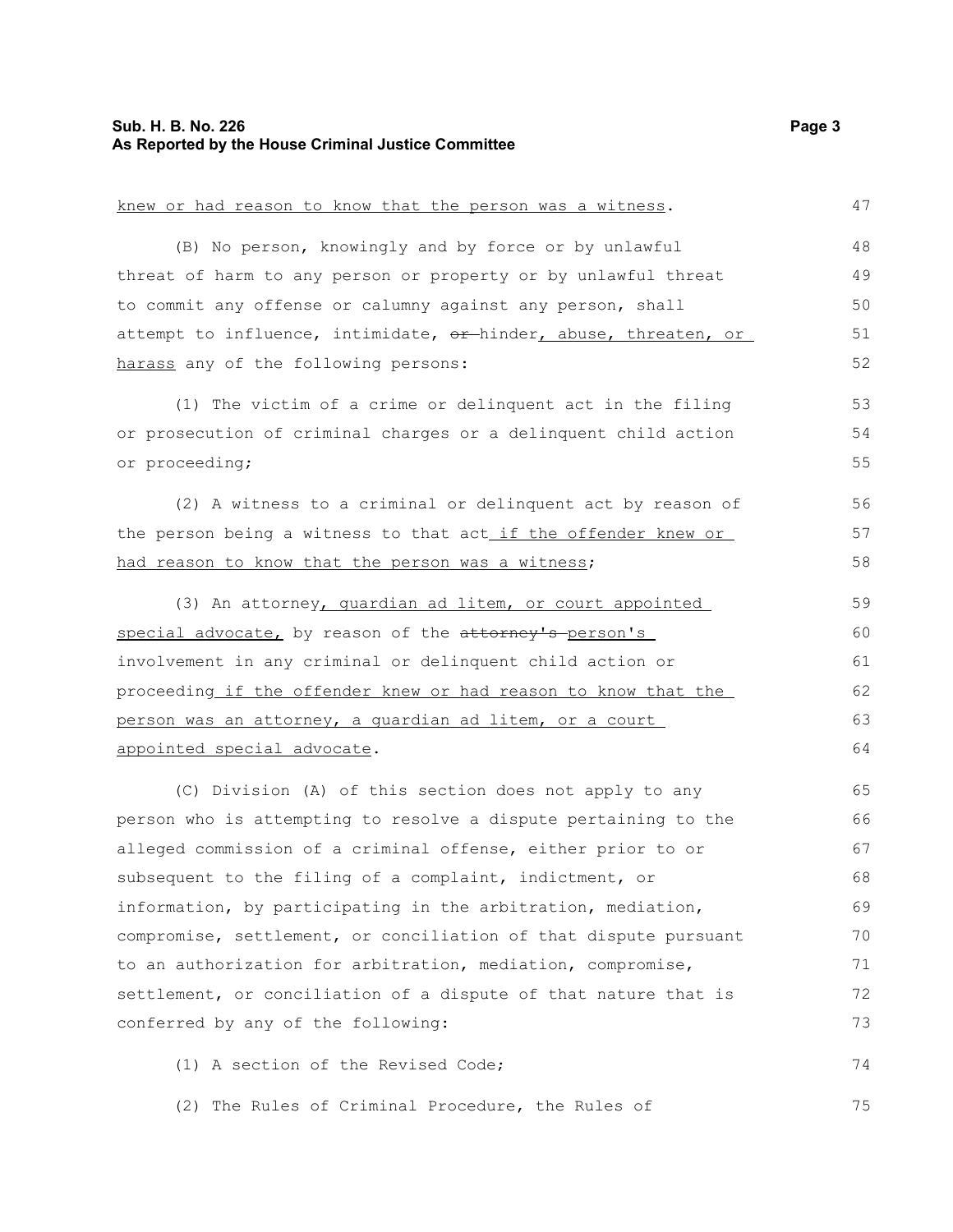#### **Sub. H. B. No. 226 Page 4 As Reported by the House Criminal Justice Committee**

Superintendence for Municipal Courts and County Courts, the Rules of Superintendence for Courts of Common Pleas, or another rule adopted by the supreme court in accordance with section 5 of Article IV, Ohio Constitution; 76 77 78 79

(3) A local rule of court, including, but not limited to, a local rule of court that relates to alternative dispute resolution or other case management programs and that authorizes the referral of disputes pertaining to the alleged commission of certain types of criminal offenses to appropriate and available arbitration, mediation, compromise, settlement, or other conciliation programs;

(4) The order of a judge of a municipal court, county court, or court of common pleas.

(D) Whoever violates this section is guilty of intimidation of an a quardian ad litem, court appointed special advocate, attorney, victim, or witness in a criminal case. A violation of division (A) of this section is a misdemeanor of the first degree.  $A$ -If the victim of the offense is a quardian ad litem or a court appointed special advocate, a violation of division (B) of this section is a misdemeanor of the first degree. If the victim of the offense is an attorney, a victim, or a witness, a violation of division (B) of this section is a felony of the third degree. 89 90 91 92 93 94 95 96 97 98

(E) As used in this section, "witness" means any person who has or claims to have knowledge concerning a fact or facts concerning a criminal or delinquent act, whether or not criminal or delinquent child charges are actually filed. 99 100 101 102

**Section 2.** That existing sections 2921.03 and 2921.04 of the Revised Code are hereby repealed. 103 104

87 88